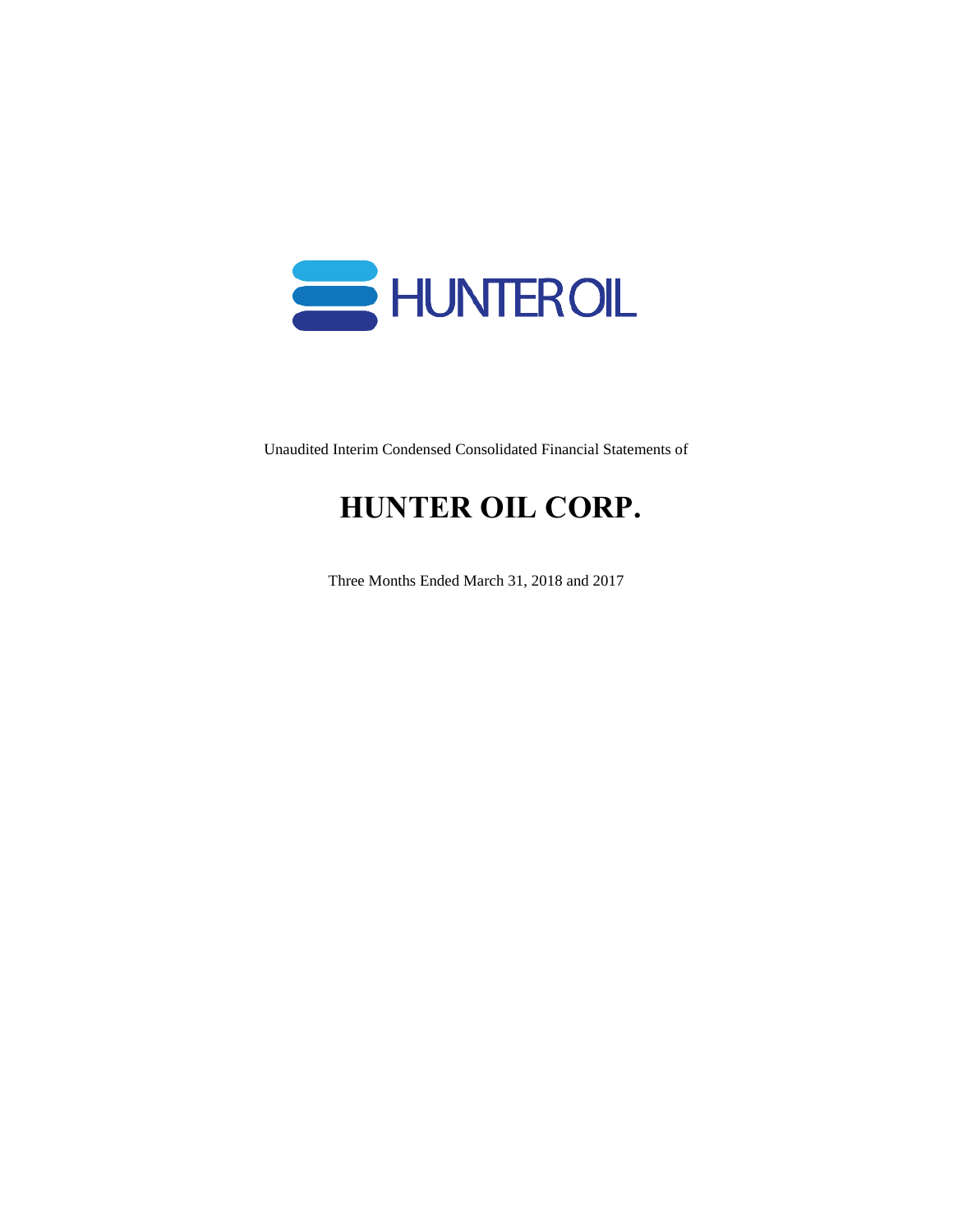#### NOTICE OF NO AUDITOR REVIEW OF INTERIM FINANCIAL STATEMENTS

Under National Instrument 51-102, Part 4, subsection 4.3 (3) (a), if an auditor has not performed a review of the interim financial statements, they must be accompanied by a notice indicating that the financial statements have not been reviewed by an auditor.

The accompanying unaudited interim consolidated condensed financial statements of the Company have been prepared by management and approved by the Board of Directors of the Company.

The Company's independent auditor has not performed a review of these unaudited interim condensed consolidated financial statements in accordance with standards established by the Chartered Professional Accountants of Canada for a review of interim financial statements by an entity's auditor.

May 17, 2018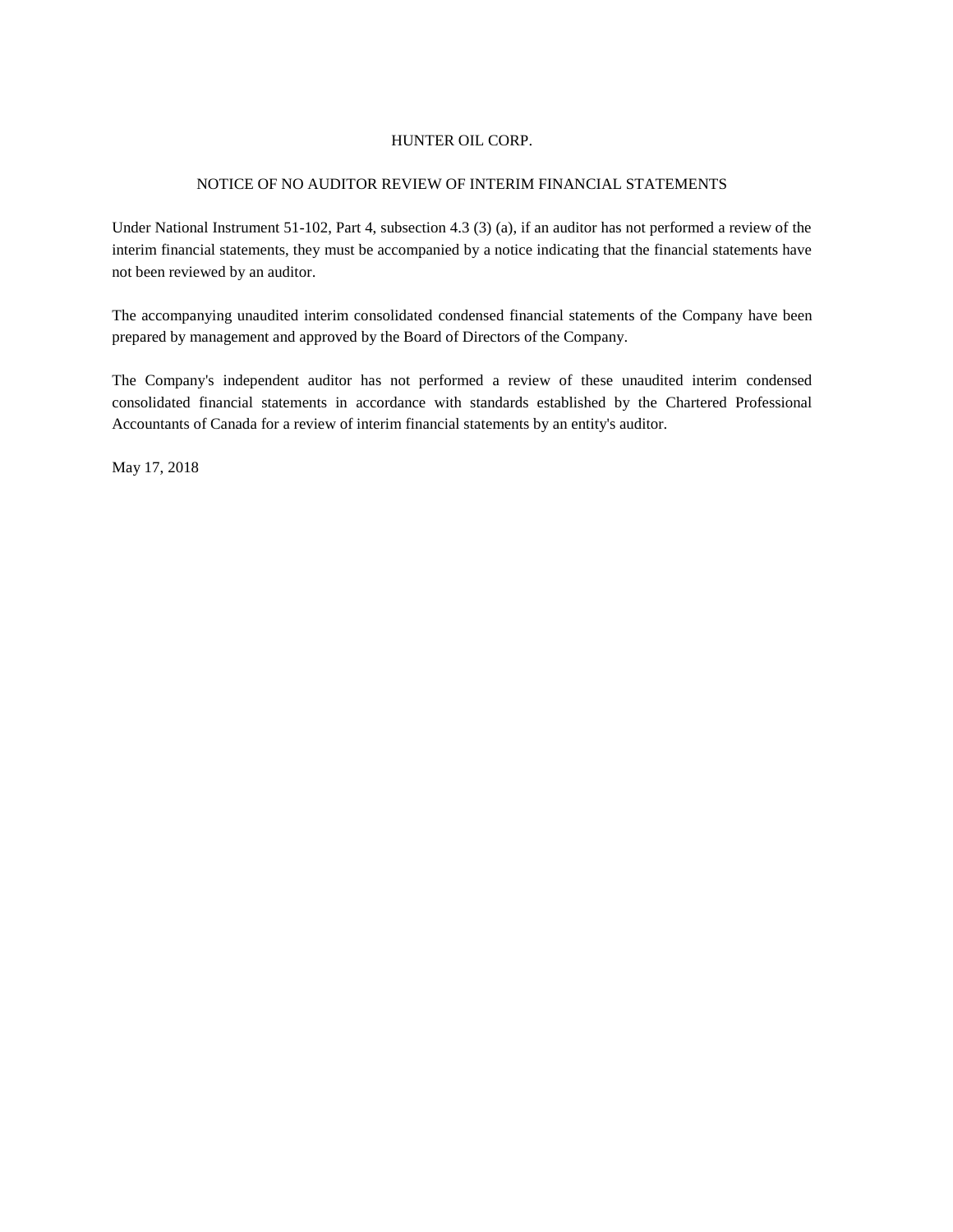Condensed Consolidated Balance Sheets (Unaudited) (all amounts expressed in thousands of US dollars)

|                                            | As of March 31, |            | As of December 31, |           |  |
|--------------------------------------------|-----------------|------------|--------------------|-----------|--|
|                                            | 2018            |            |                    | 2017      |  |
| Assets                                     |                 |            |                    |           |  |
| Current assets                             |                 |            |                    |           |  |
| Cash and cash equivalents                  | \$              | 498        | \$                 | 75        |  |
| Receivables                                |                 | 154        |                    | 110       |  |
| Pepaid expenses and other deposits         |                 | 141        |                    | 138       |  |
| Total current assets                       |                 | 793        |                    | 323       |  |
| Non-current assets                         |                 |            |                    |           |  |
| Exploration and evaluation assets          |                 | 180        |                    | 180       |  |
| Property and equipment, net                |                 | 32,846     |                    | 33,493    |  |
| Restricted cash                            |                 | 2,342      |                    | 2,342     |  |
| Total non-current assets                   |                 | 35,368     |                    | 36,015    |  |
| <b>Total Assets</b>                        | \$              | 36,161     | \$                 | 36,338    |  |
| Liabilities and Shareholders' Equity       |                 |            |                    |           |  |
| <b>Current</b> liabilities                 |                 |            |                    |           |  |
| Accounts payable and accrued liabilities   | \$              | 643        | \$                 | 1,125     |  |
| Asset retirement obligations               |                 | 376        |                    | 349       |  |
| Total current liabilities                  |                 | 1,019      |                    | 1,474     |  |
| Asset retirement obligations               |                 | 12,197     |                    | 12,751    |  |
| <b>Total liabilities</b>                   |                 | 13,216     |                    | 14,225    |  |
| Shareholders' equity                       |                 |            |                    |           |  |
| Equity instruments                         |                 | 128,177    |                    | 126,626   |  |
| Contributed surplus                        |                 | 9,256      |                    | 9,256     |  |
| Accumulated deficit                        |                 | (114, 488) |                    | (113,769) |  |
| Total shareholders' equity                 |                 | 22,945     |                    | 22,113    |  |
| Total Liabilities and Shareholders' Equity | \$              | 36,161     | \$                 | 36,338    |  |

See accompanying notes to unaudited interim condensed consolidated financial statements.

Approved by the Board of Directors:

Director Director

/s/ Al H. Denson /s/ Andrew Hromyk Al H. Denson Andrew Hromyk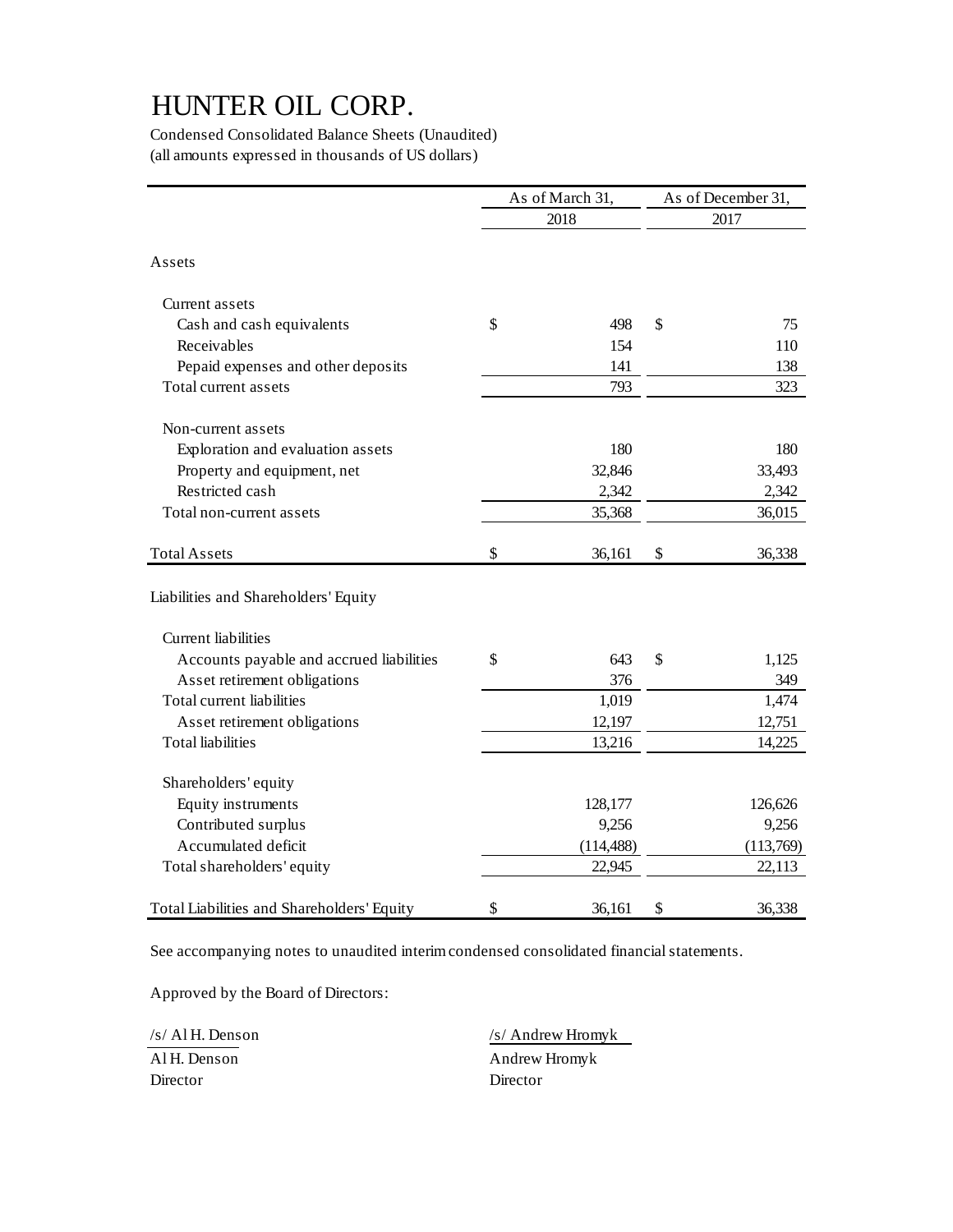Condensed Consolidated Statements of Operations and Comprehensive Loss (Unaudited) (all amounts expressed in thousands of US dollars)

|                                       | Three Months Ended |        |    |        |  |
|---------------------------------------|--------------------|--------|----|--------|--|
|                                       | March 31,          |        |    |        |  |
|                                       |                    | 2018   |    | 2017   |  |
| Revenues                              |                    |        |    |        |  |
| Oil and gas sales                     | \$                 | 488    | \$ | 457    |  |
| Less: Royalties                       |                    | (104)  |    | (96)   |  |
| Revenues, net of royalties            |                    | 384    |    | 361    |  |
| Expenses                              |                    |        |    |        |  |
| Operating and production costs        |                    | 258    |    | 319    |  |
| Workover expenses                     |                    | 94     |    | 41     |  |
| General and administrative            |                    | 529    |    | 600    |  |
| Loss on disposition of assets         |                    |        |    | 22     |  |
| Depreciation and depletion            |                    | 137    |    | 180    |  |
| Accretion                             |                    | 85     |    | 111    |  |
| Other, net                            |                    | (11)   |    | 33     |  |
| Foreign currency translation loss     |                    | 11     |    |        |  |
| Total expenses                        |                    | 1,103  |    | 1,306  |  |
| Net comprehensive loss for the period | \$                 | (719)  | \$ | (945)  |  |
| Loss per share - basic and diluted    | \$                 | (0.08) | \$ | (0.12) |  |

See accompanying notes to unaudited interim condensed consolidated financial statements.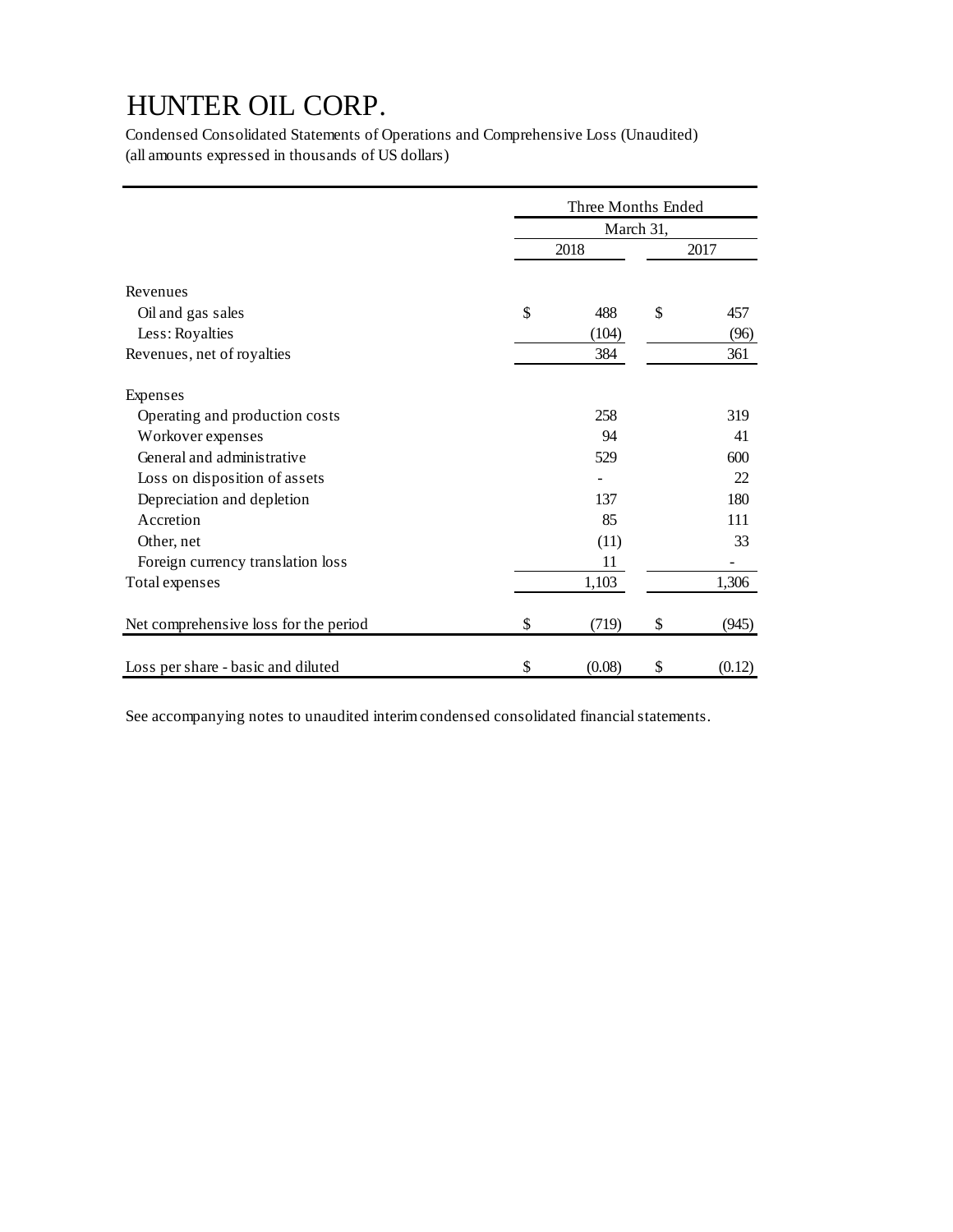Condensed Consolidated Statements of Cash Flows (Unaudited) (all amounts expressed in thousands of US dollars)

|                                                    | Three Months Ended |         |    |       |  |  |
|----------------------------------------------------|--------------------|---------|----|-------|--|--|
|                                                    | March 31,          |         |    |       |  |  |
|                                                    |                    | 2018    |    | 2017  |  |  |
| Cash provided by (used in):                        |                    |         |    |       |  |  |
| Operating activities                               |                    |         |    |       |  |  |
| Net loss for the year                              | \$                 | (719)   | \$ | (945) |  |  |
| Add (deduct) non-cash items:                       |                    |         |    |       |  |  |
| Depreciation and depletion                         |                    | 137     |    | 180   |  |  |
| Accretion of asset retirement costs                |                    | 85      |    | 111   |  |  |
| Loss on disposition of assets                      |                    |         |    | 22    |  |  |
| Foreign currency translation loss                  |                    | 11      |    |       |  |  |
| Non-cash other expense                             |                    | (13)    |    | 36    |  |  |
| Total non-cash items                               |                    | (499)   |    | (596) |  |  |
| Asset retirement expenditures                      |                    | (89)    |    | (8)   |  |  |
| Changes in working capital                         |                    | (529)   |    | 120   |  |  |
| Cash used in operations                            |                    | (1,117) |    | (484) |  |  |
| Investing activities                               |                    |         |    |       |  |  |
| Exploration and evaluation expenditures            |                    |         |    | (101) |  |  |
| Property and equipment expenditures                |                    |         |    | (371) |  |  |
| Cash provided by (used in) investing activities    |                    |         |    | (472) |  |  |
|                                                    |                    |         |    |       |  |  |
| Financing activities                               |                    |         |    |       |  |  |
| Proceeds from private placement funding            |                    | 1,540   |    |       |  |  |
| Cash provided by (used in) financing activities    |                    | 1,540   |    |       |  |  |
|                                                    |                    |         |    |       |  |  |
| Change in cash and cash equivalents                |                    | 423     |    | (956) |  |  |
| Cash and cash equivalents, beginning of the period |                    | 75      |    | 1,050 |  |  |
| Cash and cash equivalents, end of period           | \$                 | 498     | \$ | 94    |  |  |

See accompanying notes to unaudited interim condensed consolidated financial statements.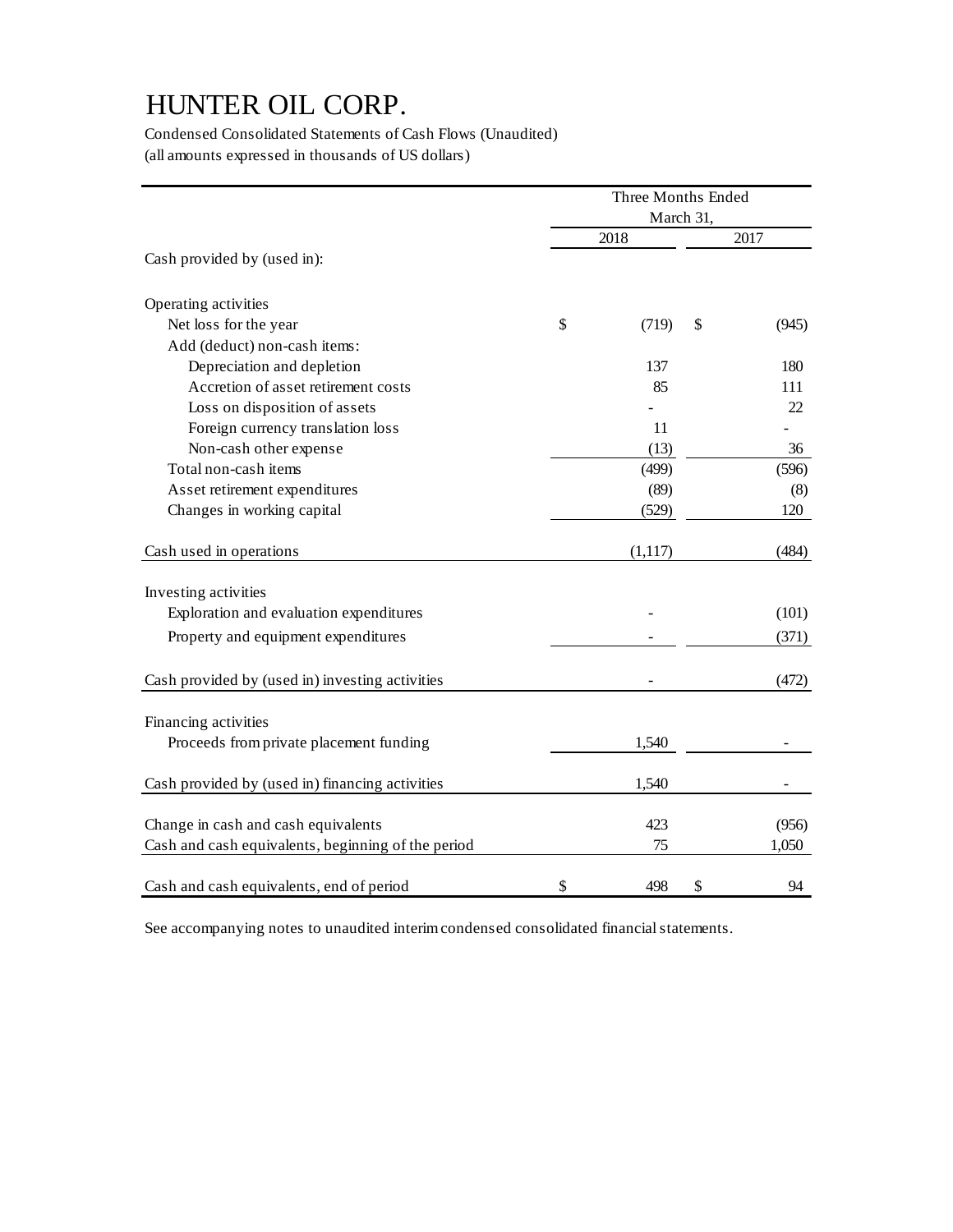Condensed Consolidated Statements of Shareholders' Equity (Unaudited) (all amounts, except common shares, expressed in thousands of US dollars)

|                                                       | Number of Common Shares |           |    |            |    |            |
|-------------------------------------------------------|-------------------------|-----------|----|------------|----|------------|
|                                                       | March 31,               |           |    | March 31,  |    |            |
|                                                       | 2018                    | 2017      |    | 2018       |    | 2017       |
|                                                       |                         |           |    |            |    |            |
| <b>Total Shareholders' Equity, beginning balances</b> |                         |           | \$ | 22,113     | \$ | 25,301     |
| <b>Equity Instruments (Common Shares)</b>             |                         |           |    |            |    |            |
| Balance, January 1                                    | 8,070,871               | 8,070,871 |    | 128,177    |    | 126,628    |
| Issued stock, no par value                            | 5,000,000               |           |    |            |    | ۰          |
| Balance, March 31                                     | 13,070,871              | 8,070,871 |    | 128,177    |    | 126,628    |
| <b>Contributed Surplus</b>                            |                         |           |    |            |    |            |
| Balance, January 1                                    |                         |           |    | 9,256      |    | 9,256      |
| Balance, March 31                                     |                         |           |    | 9,256      |    | 9,256      |
| <b>Accumulated Deficit</b>                            |                         |           |    |            |    |            |
| Balance, January 1                                    |                         |           |    | (113,769)  |    | (110, 583) |
| Net loss                                              |                         |           |    | (719)      |    | (945)      |
| Balance, March 31                                     |                         |           |    | (114, 488) |    | (111,528)  |
| <b>Total Shareholders' Equity, ending balances</b>    |                         |           | \$ | 22,945     | \$ | 24,356     |

See accompanying notes to unaudited interim condensed consolidated financial statements.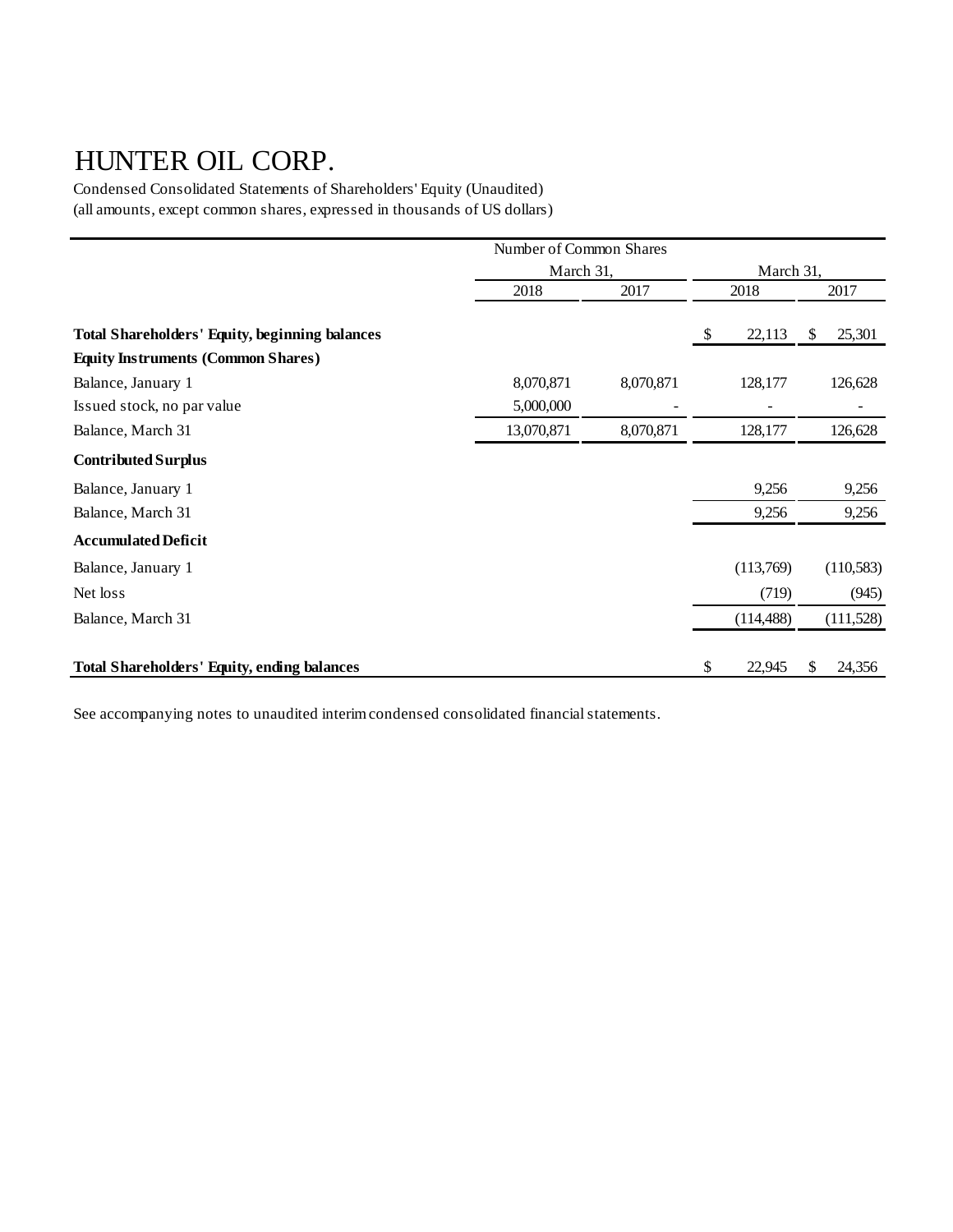Notes to Unaudited Interim Condensed Consolidated Financial Statements (All amounts in thousands of US dollars unless otherwise indicated)

Three Months Ended March 31, 2018 and 2017

#### **1. Reporting Entity and Description of Business**

Hunter Oil Corp., formerly known as Enhanced Oil Resources Inc., was incorporated in British Columbia, Canada and is engaged, through its wholly-owned U.S. subsidiaries (collectively referred to as the "Company") in the acquisition, development, operation and exploitation of crude oil and natural gas properties in the Permian Basin in eastern New Mexico, United States.

Common shares of the Company are listed on the TSX Venture Exchange ("TSX-V") under the symbol "HOC" and quoted on the OTCQX ("Over the Counter" marketplace) under the symbol "HOILF". The address of the registered office of the Company is Suite 940, 1040 West Georgia Street, Vancouver, British Columbia, V6E 4H1 Canada.

#### **2. Liquidity and Going Concern**

While these unaudited interim condensed consolidated financial statements are prepared on the basis that the Company will continue to operate as a going concern, which assumes that the Company will be able to realize its assets and discharge its liabilities in the normal course of business for the twelve-month period following the date of these consolidated financial statements, certain conditions and events cast significant doubt on the validity of this assumption. For the three months ended March 31, 2018, the Company had negative cash flows from operations of approximately \$1.1 million and, at March 31, 2018, an accumulated deficit of approximately \$114.5 million. The Company also expects to incur further losses during the future development of its business. The Company's ability to continue as a going concern is dependent upon its ability to generate profitable production and to obtain additional funding from loans or equity financings or through other arrangements. Although the Company has been successful in obtaining financing, there is no assurance that it will be able to obtain adequate financing in the future or that such financing will be on terms acceptable to the Company.

These unaudited interim condensed consolidated financial statements do not reflect the adjustments to the carrying values of assets and liabilities and the reported expenses and balance sheet classifications that would be necessary were the going concern assumption deemed to be inappropriate. These adjustments could be material.

#### **3. Basis of Presentation and Summary of Significant Accounting Policies**

#### **Statement of Compliance**

These unaudited interim condensed consolidated financial statements have been prepared in accordance with International Financial Reporting Standards ("IFRS") as issued by the International Accounting Standards Board ("IASB") applicable to the preparation of interim condensed financial statements, including International Accounting Standard 34, "Interim Financial Reporting." Except for the two standards it adopted on January 1, 2018 (see "Changes to Significant Accounting Policies" below), the Company has consistently applied the same accounting policies as those set out in the audited consolidated financial statements for the year ended December 31, 2017, which are available on the Company's website at [www.hunteroil.com.](http://www.hunteroil.com/) Certain disclosures included in the notes to the annual consolidated financial statements have been condensed in the following note disclosures or have been disclosed on an annual basis only. Accordingly, these unaudited interim condensed consolidated financial statements should be read in conjunction with the audited consolidated financial statements for the year ended December 31, 2017, which have been prepared in accordance with IFRS as issued by the IASB.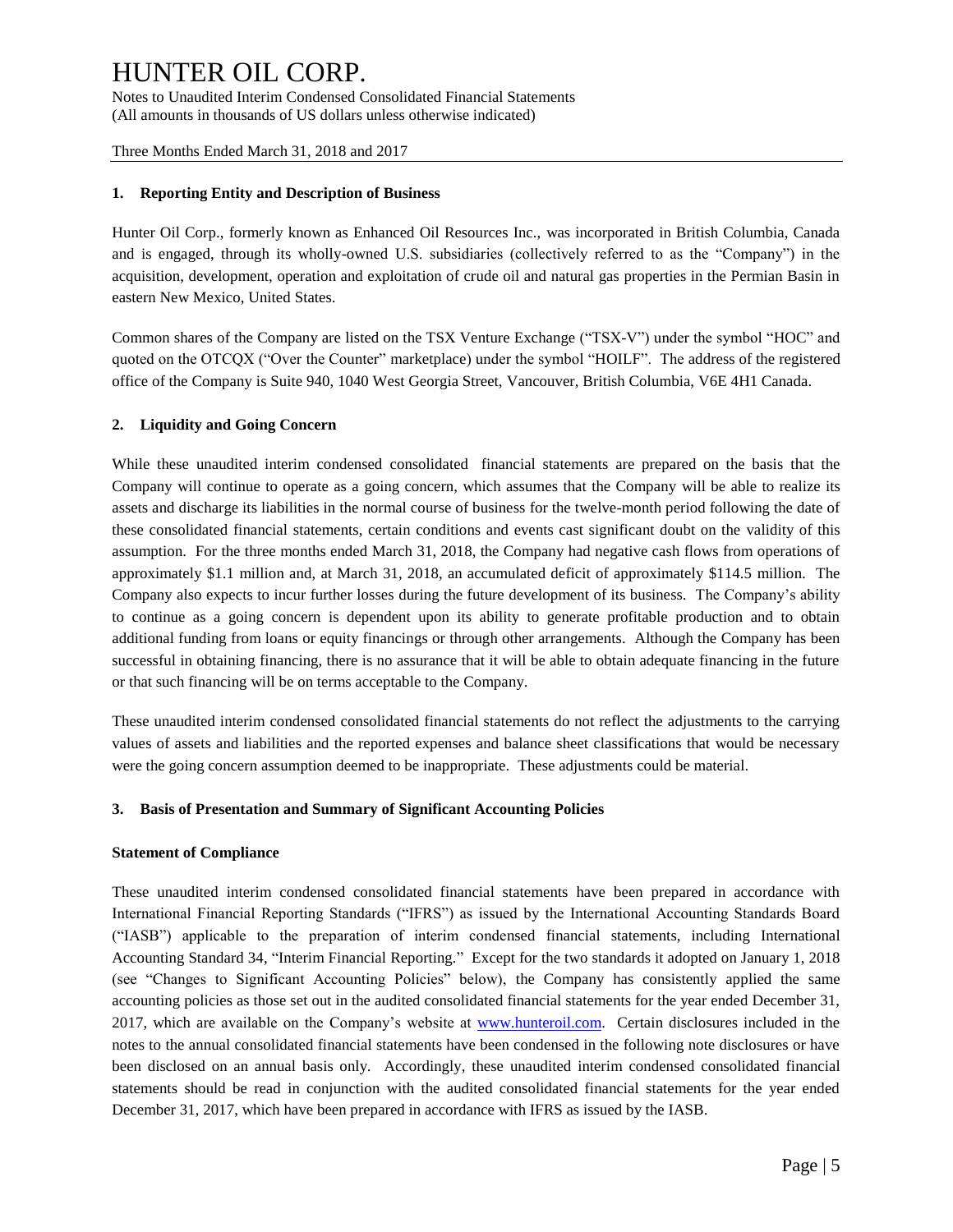Notes to Unaudited Interim Condensed Consolidated Financial Statements (All amounts in thousands of US dollars unless otherwise indicated)

Three Months Ended March 31, 2018 and 2017

The accounting policies applied in these unaudited interim consolidated financial statements are based on IFRS issued and outstanding as of May 17, 2018, the date the Company's Board of Directors approved the statements.

The accompanying unaudited interim condensed consolidated financial statements include all adjustments, composed of normal recurring adjustments, considered necessary by management to fairly state the Company's results of operations, financial position and cash flows. The operating results for interim periods are not necessarily indicative of results that may be expected for any other interim period or for the full year. Accordingly, actual results may differ from these estimates.

#### **Basis of Presentation**

**Functional Currency** – These unaudited interim condensed consolidated financial statements are presented in United States dollars, unless otherwise indicated. All references to \$ are to United States dollars and references to C\$ are to Canadian dollars.

**Reclassifications –** Certain reclassifications have been made to the March 31, 2017, unaudited interim condensed consolidated financial statements to conform to the current year presentation. These reclassifications had no effect on previously reported results of operations or accumulated deficit.

**Basis of Measurement and Estimation Uncertainty** – The unaudited interim condensed consolidated financial statements are prepared on a historical cost basis except as detailed in the Company's accounting policies disclosed in this note. The timely preparation of the unaudited interim condensed consolidated financial statements requires management to make estimates and assumptions that affect the application of accounting policies and the reported amounts of assets and liabilities and the disclosure of contingencies at the date of the unaudited interim condensed consolidated financial statements, and the amount of revenues and expenses. Accordingly, actual results may differ from these estimates.

**Principles of Consolidation and Presentation** – The unaudited interim condensed consolidated financial statements of the Company include the financial information of Hunter Oil Corp. (the "Parent Company") and its wholly-owned subsidiaries. The following table lists the Company's principal operating subsidiaries, their jurisdiction of incorporation and its percentage ownership of their voting securities as of the date of this report:

| <b>Subsidiary Name</b>       | <b>Jurisdiction</b> | <b>Company Ownership</b> |
|------------------------------|---------------------|--------------------------|
| Hunter Oil Management Corp.  | Florida, USA        | 100%                     |
| Hunter Ventures Corp.        | Deleware, USA       | 100%                     |
| Hunter Oil Resources Corp.   | Deleware, USA       | 100%                     |
| Hunter Oil Production Corp.  | Florida, USA        | 100%                     |
| Ridgeway Arizona Oil Corp.   | Arizona, USA        | 100%                     |
| <b>EOR Operating Company</b> | Texas, USA          | 100%                     |
| Milnesand Minerals Inc.      | Deleware, USA       | 100%                     |
| Chaveroo Minerals Inc.       | Deleware, USA       | 100%                     |
| Hunter Ranch Corp.           | Deleware, USA       | 100%                     |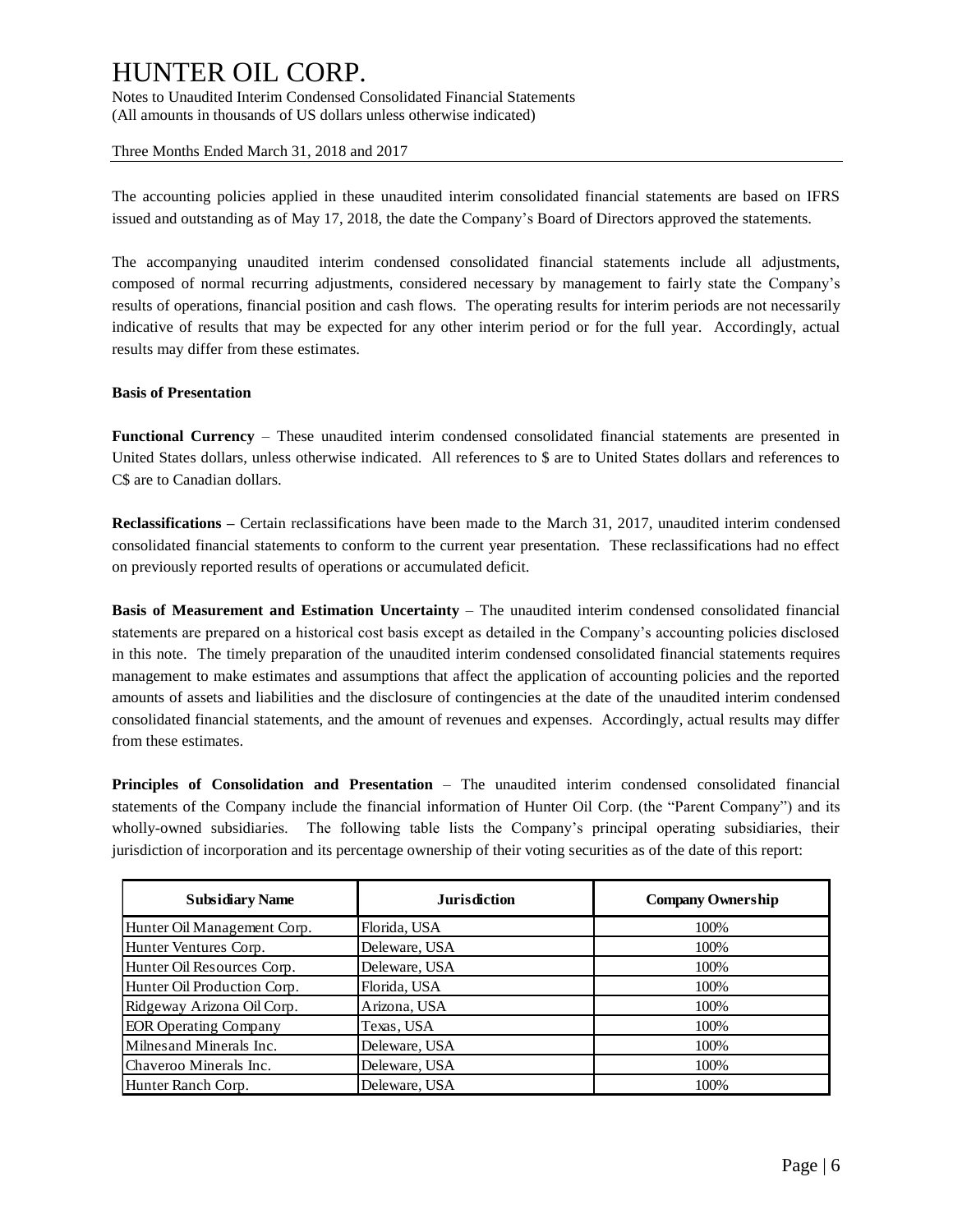Notes to Unaudited Interim Condensed Consolidated Financial Statements (All amounts in thousands of US dollars unless otherwise indicated)

Three Months Ended March 31, 2018 and 2017

#### **Changes to Significant Accounting Policies**

#### *IFRS 9: Financial Instruments*

The complete version of *IFRS 9* was issued in July 2014. It replaced guidance in *IAS 39* that relates to the classification and measurement of financial instruments. *IFRS 9* retains, but simplifies, the mixed measurement model and establishes three primary measurement categories for financial assets: amortized cost, fair value through other comprehensive income (OCI) and fair value through profit and loss (P&L). The basis of classification depends on the entity's business model and the contractual cash flow characteristics of the financial asset. Investments in equity instruments are required to be measured at fair value through profit or loss with the irrevocable option at inception to present changes in fair value in OCI not recycling. There is now a new expected credit losses model that replaces the incurred loss impairment model used in *IAS 39*. For financial liabilities, there were no changes to classification and measurement except for the recognition of changes in own credit risk in other comprehensive income, for liabilities designated at fair value through profit or loss. *IFRS 9* relaxes the requirements for hedge effectiveness by replacing the bright line hedge effectiveness tests. It requires an economic relationship between the hedged item and hedging instrument and for the "hedged ratio" to be the same as the one management actually uses for risk management purposes. Contemporaneous documentation is still required but is different to that currently prepared under *IAS 39.* Hunter Oil retrospectively adopted *IFRS 9* on January 1, 2018. Due to the short-term and/or liquid nature of its financial assets and financial liabilities, the adoption had no impact on the amounts recognized in the Company's unaudited interim condensed consolidated financial statements for the year ended March 31, 2018.

#### *IFRS 15: Revenue from Contracts with Customers*

*IFRS 15* deals with revenue recognition and establishes principles for reporting useful information to users of financial statements about the nature, amount, timing and uncertainty of revenue and cash flows arising from an entity's contracts with customers. Revenue is recognized when a customer obtains control of a good or service and thus has the ability to direct the use and obtain the benefits from the good or service. In accordance with *IFRS 15*, the Company recognizes revenue when it satisfies a performance obligation (when control of the commodities is transferred to the purchaser). The standard replaces *IAS 18 Revenue* and *IAS 11 Construction Contracts* and related interpretations. On January 1, 2018, Hunter Oil adopted *IFRS 15* using the modified retrospective approach with a practical expedient that allows the Company to avoid re-considering the accounting for any sales contracts that were completed prior to the adoption date and were previously accounted for under *IAS 18*. The adoption had no impact on the Company's unaudited interim condensed consolidated financial statements for the year ended March 31, 2018.

#### **4. Future Accounting Pronouncements**

The following new standards and amendments to standards and interpretations are effective for annual periods beginning after January 1, 2019, and have not been applied in preparing these consolidated financial statements.

#### *IFRS 16: Leases*

This new standard replaces *IAS 17 Leases* and the related interpretative guidance. *IFRS 16* applies a control model to the identification of leases, distinguishing between a lease and a service contract on the basis of whether the customer controls the asset being leased. For those assets determined to meet the definition of a lease, *IFRS 16*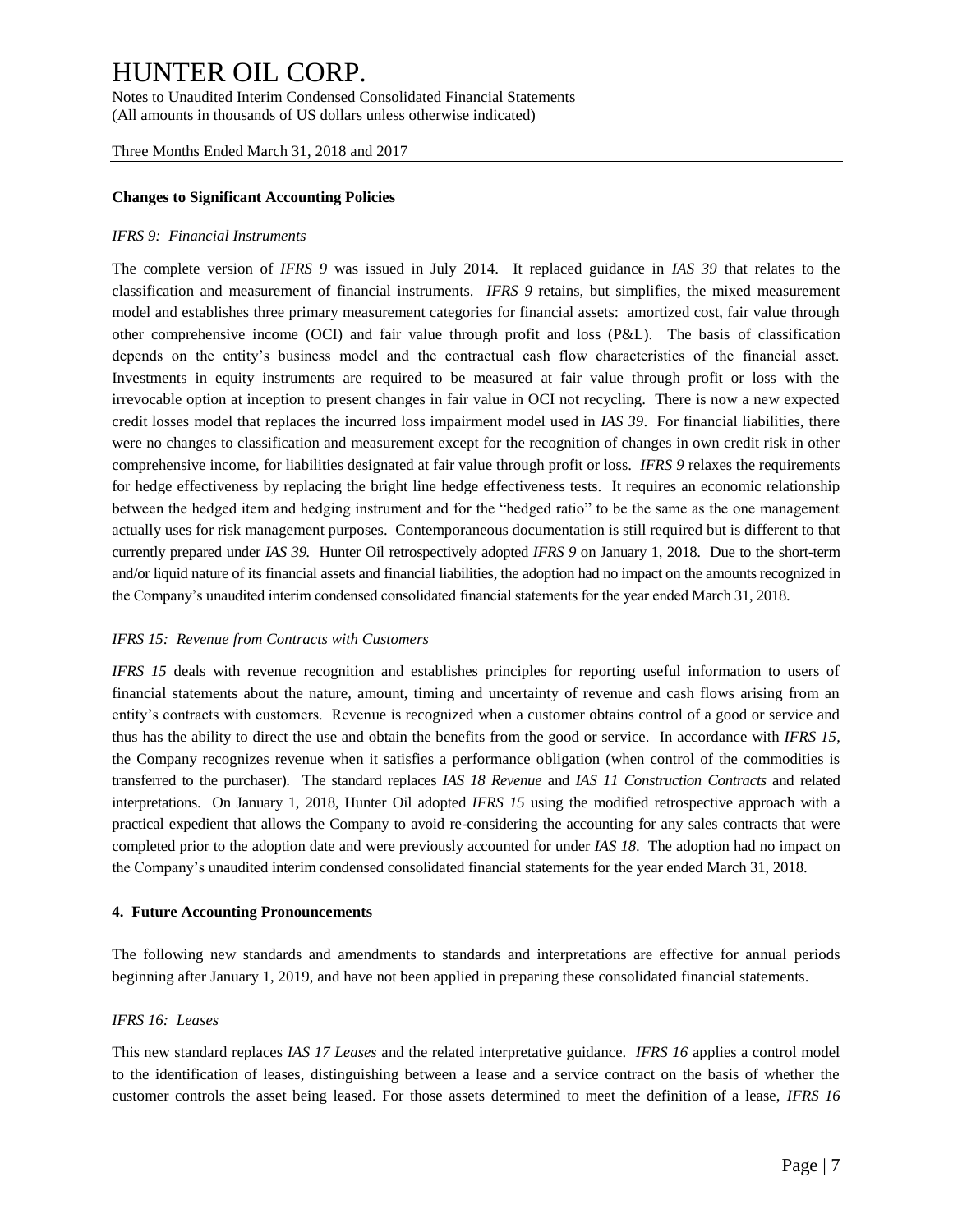Notes to Unaudited Interim Condensed Consolidated Financial Statements (All amounts in thousands of US dollars unless otherwise indicated)

### Three Months Ended March 31, 2018 and 2017

introduces significant changes to the accounting by lessees, introducing a single, on-balance sheet accounting model that is similar to current finance lease accounting, with limited exceptions for short-term leases or leases of low value assets. Lessor accounting is not substantially changed. The standard is effective for annual periods beginning on or after January 1, 2019, with early adoption permitted for entities that have adopted *IFRS 15*. The Company has not fully assessed the impact of *IFRS 16* on the financial statements but does not expect the impact to be significant.

There are no other IFRS or IFRIC interpretations that are not yet effective that would be expected to have a material impact on the Company.

## **5. Restricted Cash**

Restricted cash is comprised of cash escrowed amounts and certificates of deposit at banks which are pledged either to secure plugging and abandonment obligations for properties operated by the Company's subsidiaries or to secure a well site reclamation project in Canada.

The following table summarizes restricted cash balances:

|                                                              |   | March 31,<br>2018 | March 31,<br>2017 |       |  |
|--------------------------------------------------------------|---|-------------------|-------------------|-------|--|
| Bank deposits pledged to secure asset retirement obligations |   | 2,342             | S                 | 2,340 |  |
| Short -term                                                  | S |                   | S                 |       |  |
| Long-term                                                    | Φ | 2.342             | S                 | 2.340 |  |

### **6. Receivables**

The Company's receivables were comprised of amounts due from crude oil purchasers of \$0.1 million at both March 31, 2018 and December 31, 2017, and other receivables of \$0.1 million at March 31, 2018. Management does not consider any of the receivable balances to be impaired.

## **7. Prepaid Expenses and Other Deposits**

The Company's prepaid expenses were comprised of plugging bonds, insurance, and other short-term assets of \$0.1 million and \$0.1 million at March 31, 2018, and December 31, 2017, respectively.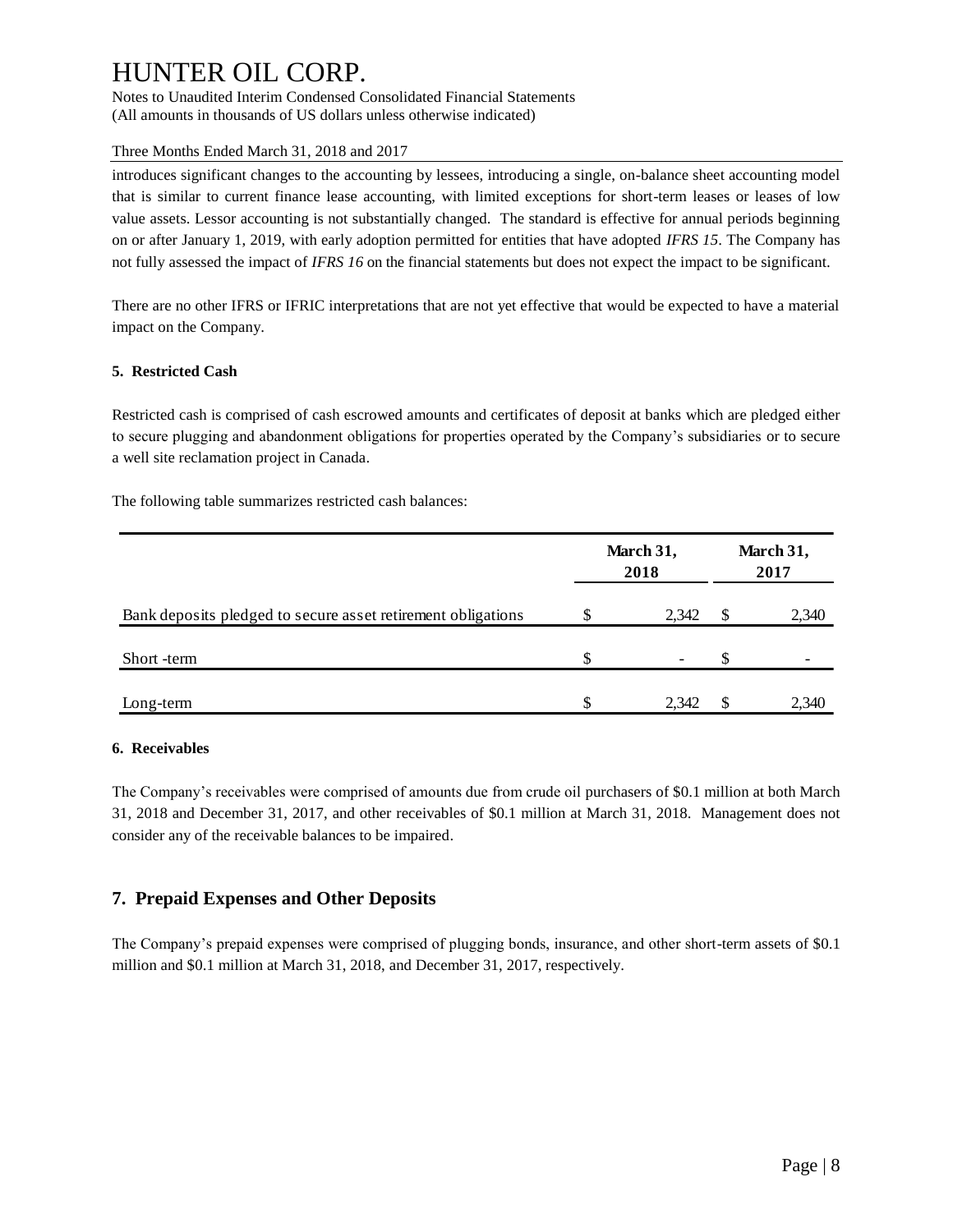Notes to Unaudited Interim Condensed Consolidated Financial Statements (All amounts in thousands of US dollars unless otherwise indicated)

Three Months Ended March 31, 2018 and 2017

#### **8. Exploration and Evaluation Assets**

Exploration and evaluation asset activity for the three months ended March 31, 2018, was as follows:

|                            | Oil and Gas<br><b>Properties</b> |     |  |  |
|----------------------------|----------------------------------|-----|--|--|
| Balance, December 31, 2017 | \$                               | 180 |  |  |
| Additions                  |                                  |     |  |  |
| Balance, March 31, 2018    | \$                               | 180 |  |  |
|                            |                                  |     |  |  |
| Net book value:            |                                  |     |  |  |
| December 31, 2017          | \$                               | 180 |  |  |
| March 31, 2018             |                                  | 180 |  |  |

Exploration and evaluation assets include lands and assets that management has not fully evaluated for technical feasibility and commercial viability. Transfers to property and equipment are made when technical feasibility and commercial viability are determined to exist.

#### **9. Property and Equipment**

Property and equipment activity for the three months ended March 31, 2018, was as follows:

|                                                                       | Oil and Gas          |    |             |      |              |  |
|-----------------------------------------------------------------------|----------------------|----|-------------|------|--------------|--|
|                                                                       | <b>Properties</b>    |    | Other $(1)$ |      | <b>Total</b> |  |
| Balance, December 31, 2017                                            | \$<br>37,817 \$      |    | 134         | - \$ | 37,951       |  |
| <b>Additions</b>                                                      | 25                   |    |             |      | 25           |  |
| Dispositions                                                          | (11)                 |    |             |      | (11)         |  |
| Change in discount rates of asset retirement obligations              | (524)                |    |             |      | (524)        |  |
| <b>Balance, March 31, 2018</b>                                        | \$<br>37,307         | \$ | 134         | \$   | 37,441       |  |
| Accumulated depreciation and depletion:<br>Balance, December 31, 2017 | \$<br>$(4,395)$ \$   |    | $(63)$ \$   |      | (4, 458)     |  |
| Depreciation and depletion                                            | (128)                |    | (9)         |      | (137)        |  |
| <b>Balance, March 31, 2018</b>                                        | \$<br>$(4,523)$ \$   |    | $(72)$ \$   |      | (4,595)      |  |
| Net book value:                                                       |                      |    |             |      |              |  |
| December 31, 2017                                                     | \$<br>33,422<br>- \$ |    | 71          | \$   | 33,493       |  |
| March 31, 2018                                                        | \$<br>32,784         | S  | 62          | \$   | 32,846       |  |

**(1)** The "Other" column aggregates long-term, depreciable assets (e.g., Property, Plant, and Equipment, Furnitures and Fixtures) not mber 31, 2017<br>
included in the aggregates long-term, depreciable assets (e.g., Property, Plant, and Equipment, Furnitures and Fixtures) not<br>
included in the aggregated amounts listed either in Note 8 - Exploration and Eval column listed above.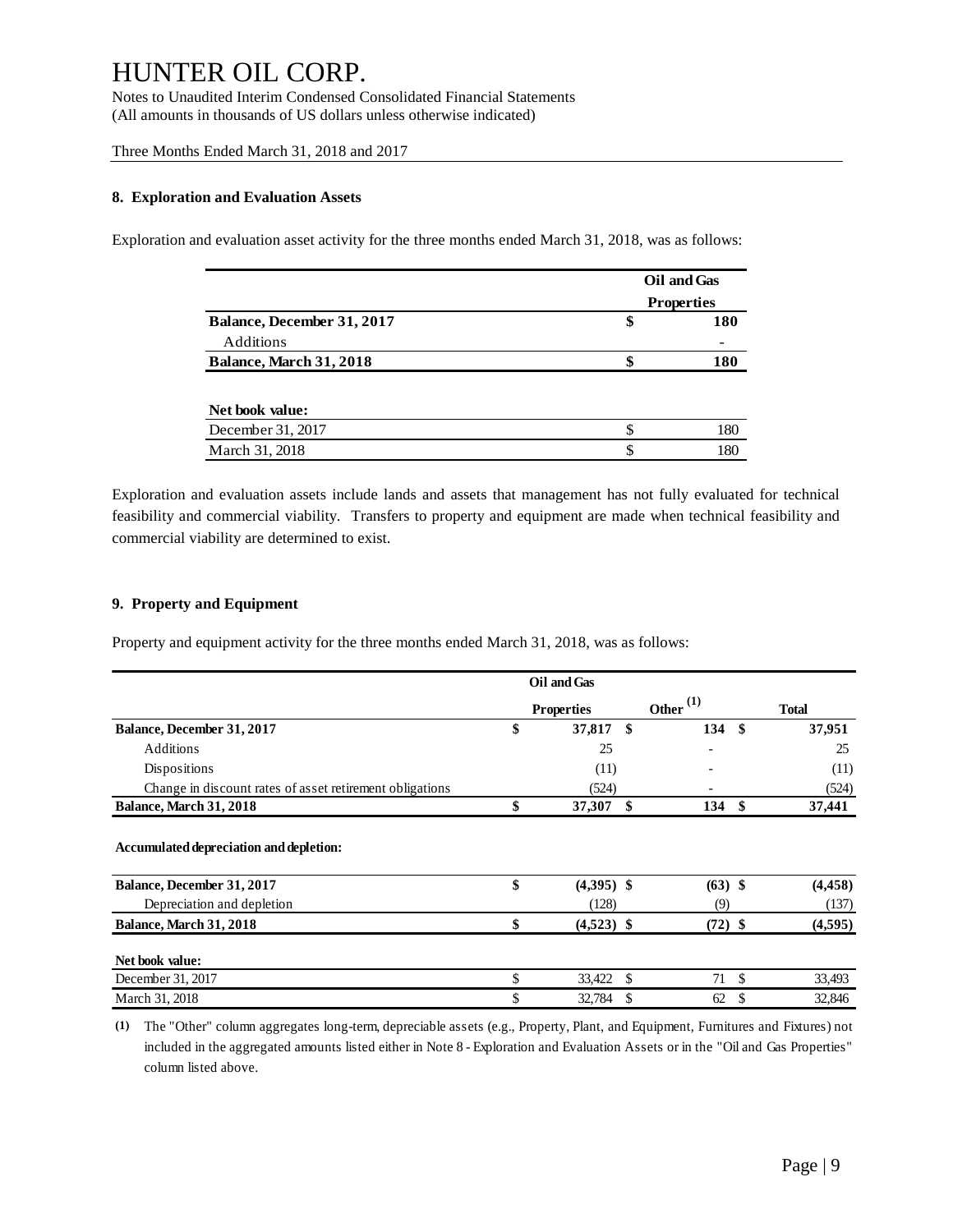Notes to Unaudited Interim Condensed Consolidated Financial Statements (All amounts in thousands of US dollars unless otherwise indicated)

Three Months Ended March 31, 2018 and 2017

Future development costs of \$235.3 million and \$236.2 million for the periods ended March 31, 2018 and 2017, respectively, have been included in the computation of depletion expense. No general and administrative costs have been capitalized with regard to property and equipment.

#### **10. Asset Retirement Obligations**

The following table presents the reconciliation of the beginning and ending aggregate carrying amount of the estimated future obligations associated with the retirement of oil and gas properties:

| Balance, December 31, 2017                               | S | 13,100 |
|----------------------------------------------------------|---|--------|
| Increase in provision due to change in discount rates    |   | (524)  |
| Increase in provision due to passage of time (accretion) |   | 85     |
| Decrease in provision due to asset disposition           |   |        |
| Asset retirement costs incurred                          |   |        |
| <b>Balance, March 31, 2018</b>                           |   | 12.573 |

The total undiscounted amount of estimated future cash flows required to settle the obligations as of March 31, 2018, is \$19.0 million, which has been discounted using risk free rates from 2.01% to 2.88% and an assumed inflation rate of 1.50%. These obligations are expected to be settled over the next twenty-three years and will be funded from general Company resources at the time of retirement.

At March 31, 2018, the Company estimated asset retirement obligations of \$1.5 million and \$0.7 million for active leases administered by the Bureau of Land Management (BLM) and for active leases administered by the New Mexico Oil Conservation Division (OCD), respectively, in its Milnesand field. In addition, the Company estimated plugging obligations of \$1.3 million and \$6.4 million for active BLM leases and for active OCD leases, respectively, in its Chaveroo field. Total estimated asset retirement obligations for expired leases (all in the Chaveroo field) was \$1.4 million. The following table summarizes the Company's total estimated asset retirement obligation by field at March 31, 2017 and 2018.

|                                |    | <b>Active Leases</b> |            | <b>Expired Leases</b>          |    |            |    |                   |    | <b>Total</b> |
|--------------------------------|----|----------------------|------------|--------------------------------|----|------------|----|-------------------|----|--------------|
|                                |    | <b>BLM</b>           | <b>OCD</b> | <b>BLM</b>                     |    | <b>OCD</b> |    | <b>Facilities</b> |    | Liability    |
| Milnes and Field               | S  | 2.020                | \$<br>900  | \$<br>$\overline{\phantom{a}}$ | S  |            | S  | 756               | S  | 3,676        |
| Chaveroo Field                 |    | 1,534                | 8,713      | 1,173                          |    | 1,022      |    | 1,872             |    | 14,314       |
| <b>Balance, March 31, 2017</b> |    | 3,554                | 9,613      | \$<br>1,173                    |    | 1,022      | \$ | 2,628             |    | 17,990       |
|                                |    | <b>Active Leases</b> |            | <b>Expired Leases</b>          |    |            |    |                   |    | <b>Total</b> |
|                                |    | <b>BLM</b>           | <b>OCD</b> | <b>BLM</b>                     |    | <b>OCD</b> |    | <b>Facilities</b> |    | Liability    |
| Milnes and Field               | \$ | 1.469                | \$<br>655  | \$<br>$\overline{\phantom{a}}$ | \$ | -          | \$ | 286               | \$ | 2,410        |
| Chaveroo Field                 |    | 1.304                | 6.442      | 566                            |    | 794        |    | 1.057             |    | 10,163       |
| <b>Balance, March 31, 2018</b> | \$ | 2.773                | 7.097      | \$<br>566                      |    | 794        | \$ | 1.343             |    | 12.573       |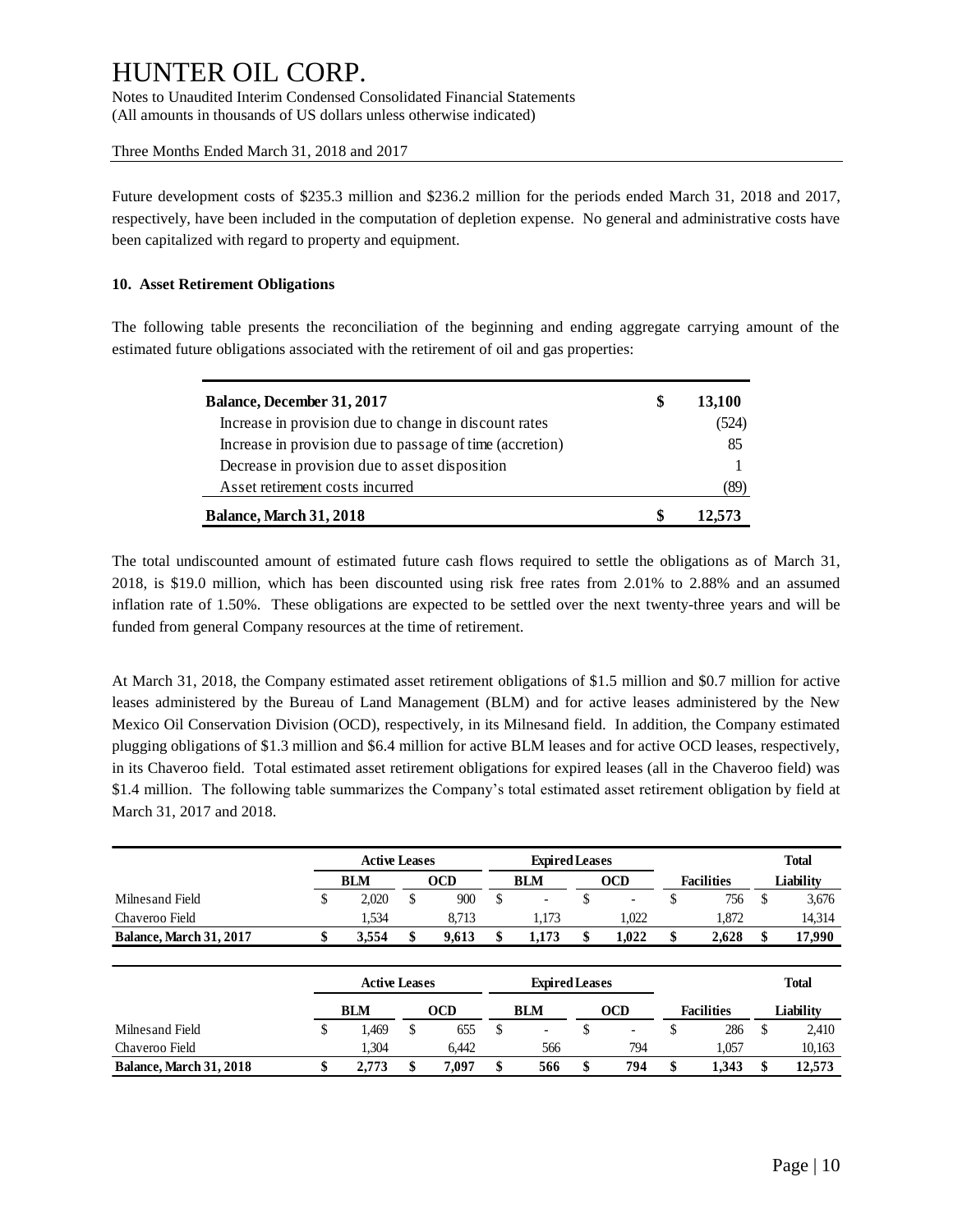Notes to Unaudited Interim Condensed Consolidated Financial Statements (All amounts in thousands of US dollars unless otherwise indicated)

Three Months Ended March 31, 2018 and 2017

The \$0.4 million recorded as current asset retirement obligations at March 31, 2018, represents the amount that the Company anticipates spending over the proceeding twelve calendar months on surface reclamation activities associated with recent asset retirement activities coupled with the estimated cost of asset retirement activities for the next ten wells in its BLM-compliant abandonment program.

### **11. Accounts Payable and Accrued Liabilities**

The Company's trade payables at March 31, 2018, and December 31, 2017, were \$0.5 million and \$0.9 million respectively. The Company's accrued liabilities at March 31, 2018, and December 31, 2017, were \$0.1 million and \$0.2 million, respectively.

### **12. Equity Instruments**

**Authorized Shares –** The Company is authorized to issue an unlimited number of common shares of no par value and up to 25 million preferred shares of no par value.

**Issued and Outstanding –** The Company had 8,070,871 common shares outstanding at December 31, 2017. During the first three months of 2018, the Company issued 5,000,000 common shares in connection with a private placement (see Note 18 – Private Placement). The Company had 13,070,871 and 8,070,871 common shares outstanding at March 31, 2018 and 2017, respectively.

**Stock option plan –** The Company has a stock option plan under which up to 10% of the number of outstanding common shares may be reserved for issuance as of any particular stock option grant date.

As of March 31, 2018, the Company had no stock options outstanding.

**Earnings per share –** The weighted average number of shares outstanding that was used for purposes of the computation of basic per share data were 9,070,871 and 8,070,871 at March 31, 2018 and 2017, respectively. Since the Company incurred a net loss for both periods, no common stock equivalents were included in the computation of diluted earnings per share as their inclusion would have been anti-dilutive.

**Stock-Based Compensation** – No stock-based compensation expense was recognized during the three months ended March 31, 2018 and 2017, as no options were granted. Stock-based compensation previously recorded by the Company relating to options that have not been exercised is included in contributed surplus.

At March 31, 2018, the Company had no stock options outstanding.

### **13. Related Party Transactions**

Pursuant to a management services agreement (the "Agreement") with Century Capital Management Ltd. ("Century"), a company controlled by the Company's Chief Executive Officer, the Company incurred approximately \$0.06 million and \$0.06 million in management fees, office rent and office expenses during the three months ended March 31, 2018 and 2017, respectively. The services under the Agreement are provided at \$0.24 million per year, payable monthly.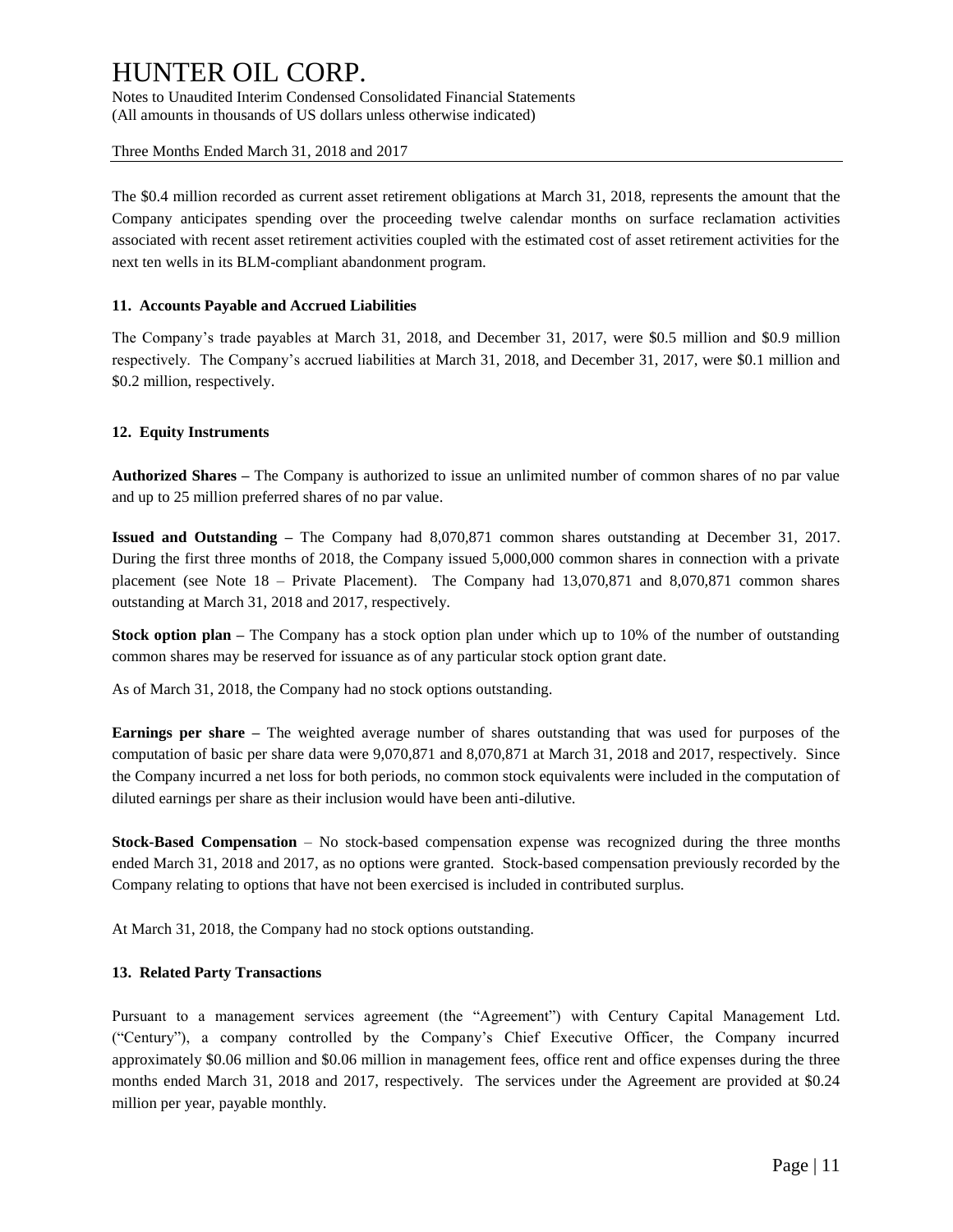Notes to Unaudited Interim Condensed Consolidated Financial Statements (All amounts in thousands of US dollars unless otherwise indicated)

Three Months Ended March 31, 2018 and 2017

Century may terminate the Agreement at any time by providing no less than 30 days' notice to the Company. If the Agreement is terminated without cause, the Company is required to pay to Century a lump sum equal to the greater of (a) \$0.36 million plus \$0.03 million for each full year of service, and (b) \$0.72 million. Should the Company be subject to a change in control and the CEO terminated without cause or a reduction in position results within two years therefrom, the Company must pay to Century \$0.60 million, unless the termination follows a change in control which involves a sale of securities or assets of the Company with which Century or the CEO is involved as a purchaser.

### **14. Key Management Compensation**

Key management personnel are those persons having authority and responsibility for planning, directing and controlling the activities of the Company. The following table summarizes compensation paid or payable to officers and directors of the Company, including the Board of Directors, the Chief Executive Officer, and the Chief Financial Officer:

|                                      | Three Months Ended March 31, |      |   |      |  |
|--------------------------------------|------------------------------|------|---|------|--|
|                                      |                              | 2018 |   | 2017 |  |
| Salaries, bonuses, benefits and fees |                              | 176  | S | 193  |  |
| Management fees                      |                              | 60   |   | 60   |  |
| Total compensation                   |                              | 236  | S | 253  |  |

#### **15. Commitments and Contractual Obligations**

The Company is committed to the following non-cancellable future minimum lease payments, related to an office lease, at March 31, 2018:

| 2018 | \$<br>34 |
|------|----------|
|      |          |

### **16. Fair Value Measurements**

Fair value estimates are made at a specific point in time, using available information about the financial instrument. These estimates are subjective in nature and often cannot be determined with precision. The Company classifies fair value measurements using a fair value hierarchy that reflects the significance of the inputs used in making the measurements. The fair value hierarchy has the following levels:

- Level 1 Values are based on unadjusted quoted prices available in active markets for identical assets or liabilities as of the reporting date.
- Level 2 Values are based on inputs, including quoted forward prices for commodities, time value and volatility factors, which can be substantially observed or corroborated in the marketplace. Prices in level 2 are either directly or indirectly observable as of the reporting date.
- Level 3 Values are based on prices or valuation techniques that are not based on observable market data.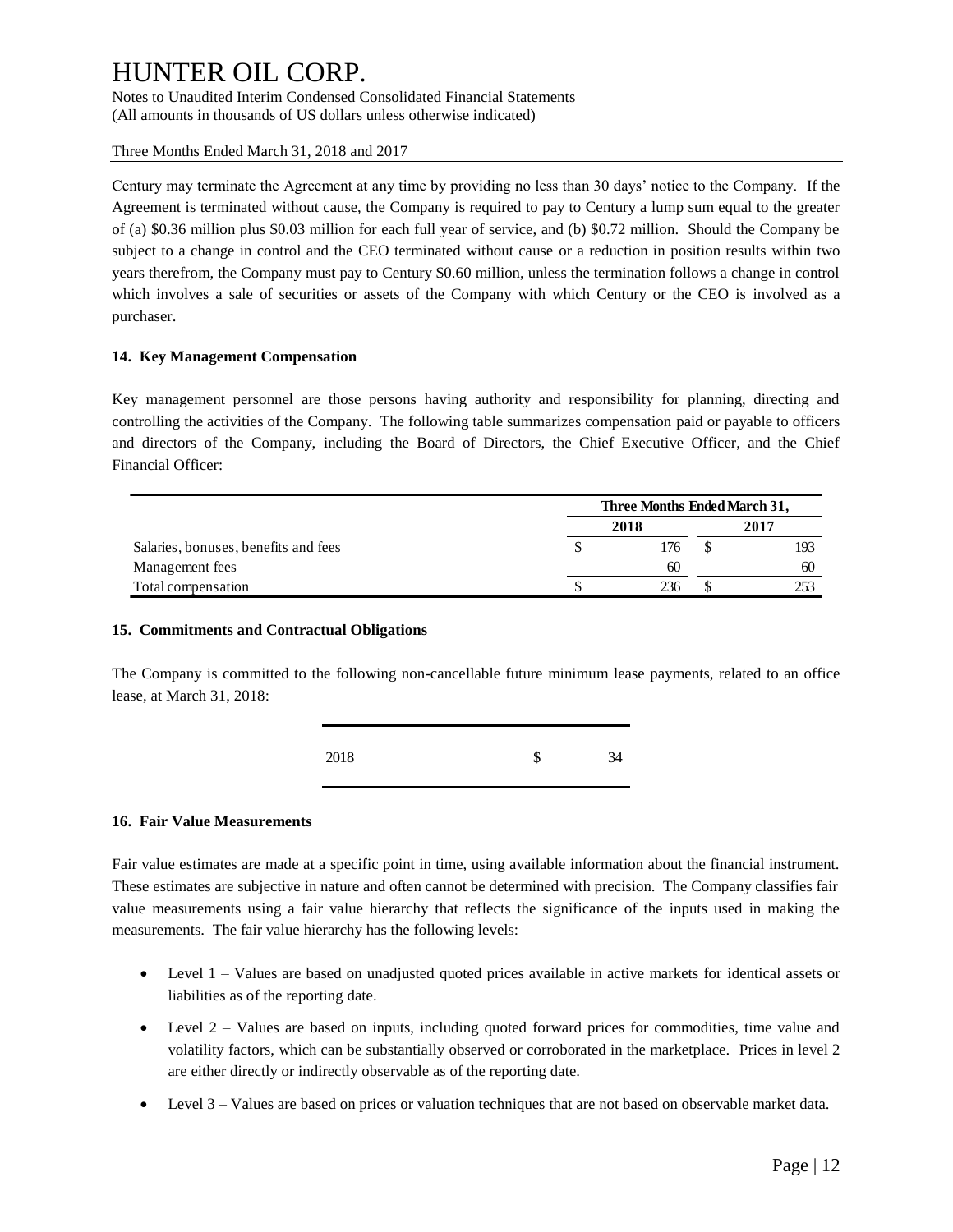Notes to Unaudited Interim Condensed Consolidated Financial Statements (All amounts in thousands of US dollars unless otherwise indicated)

#### Three Months Ended March 31, 2018 and 2017

The Company has determined that the carrying value of its short-term financial assets and liabilities (cash and cash equivalents, receivables, prepaid expenses and other deposits, accounts payable and accrued liabilities) approximates fair value at the consolidated balance sheet dates due to the short-term maturity of these instruments.

#### **17. Risk Management**

The resource industry is highly competitive and, in addition, exposes the Company to a number of risks. Resource exploration and development involves a high degree of risk, which even a combination of experience, knowledge and careful evaluation may not be able to overcome. It is also highly capital intensive and the ability to complete a development project may be dependent on the Company's ability to raise additional capital. In certain cases, this may be achieved only through joint ventures or other relationships, which would reduce the Company's ownership interest in the project. There is no assurance that development operations will prove successful.

**Risks Associated with Financial Assets and Liabilities** – The Company is exposed to financial risks arising from its financial assets and liabilities. Financial risks include market risks (such as commodity prices, foreign exchange and interest rates), credit risk and liquidity risk. The future cash flows of financial assets or liabilities may fluctuate due to movements in market prices and the exposure to credit and liquidity risks. Disclosures relating to exposure risk are provided in detail as follows:

#### **Credit Risk**

Credit risk is the risk of an unexpected loss if a customer or counterparty to a financial instrument fails to meet its contractual obligations. The Company's financial instruments exposed to concentrations of credit risk are primarily cash and cash equivalents, including restricted cash, and accounts receivable.

The Company's receivables mainly consist of amounts due from sales of its crude oil production. The credit quality of financial assets that are neither past due nor impaired can be assessed by reference to external credit ratings (if available) or to historical information about counterparty default rates.

With respect to its crude oil production receivables, the Company is the operator of all its property interests and owns the significant majority of the working interest in producing properties.

Receivables related to the sale of crude oil production are with a major reputable marketer and its proceeds are collected within approximately 25 days following the month of delivery.

#### **Liquidity Risk**

Liquidity risk is the risk that the Company will not be able to meet its financial obligations as they fall due. As described in Note 2 of these unaudited interim condensed consolidated financial statements, management of the Company has assessed that there may be significant doubt regarding the Company's ability to continue as a going concern. The Company's approach to managing liquidity risk is to ensure, as far as possible, that it will always have sufficient liquidity to meet liabilities when due. At March 31, 2018, the Company had cash of \$0.5 million,